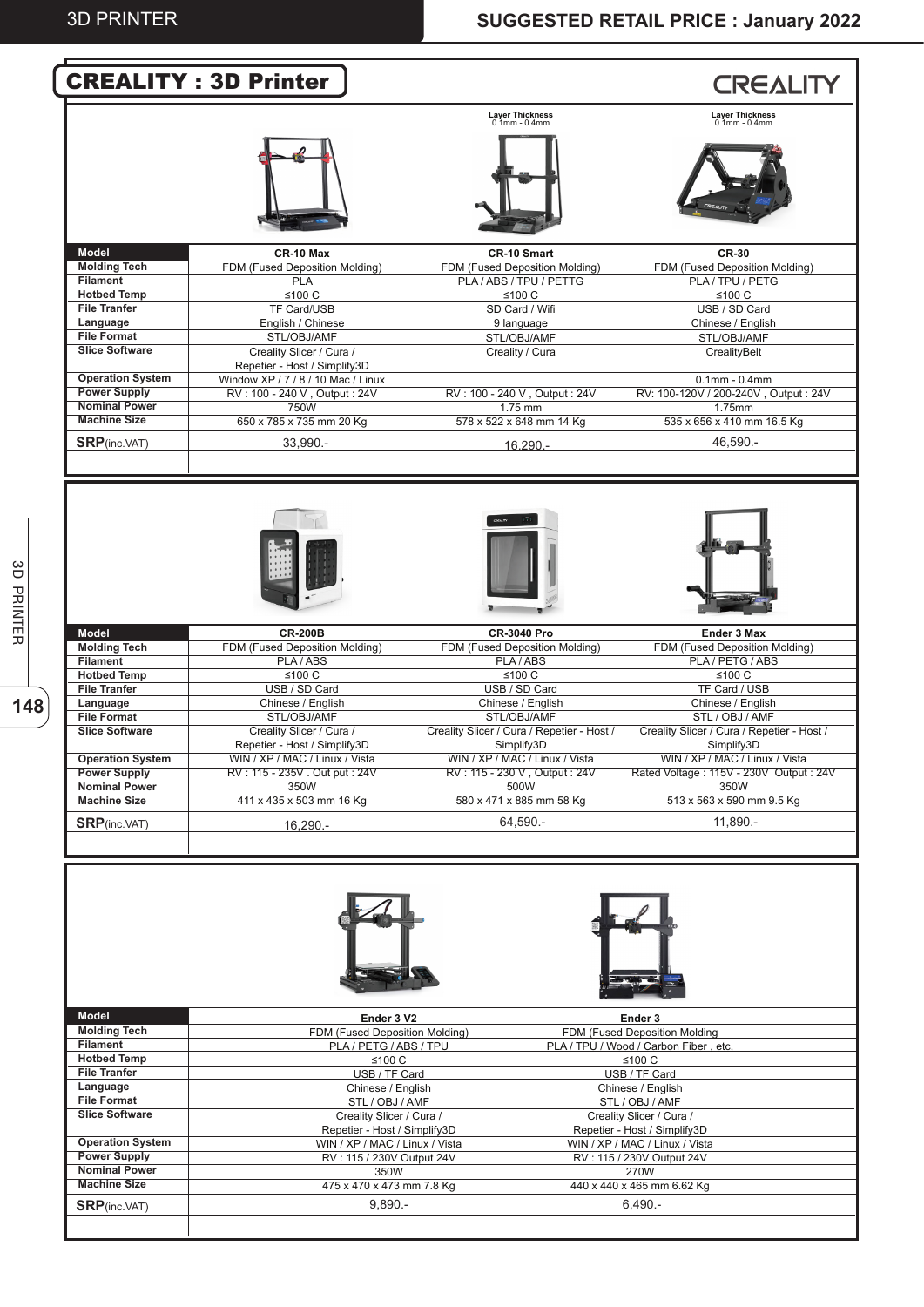#### 3D PRINTER



**149**3D PRINTER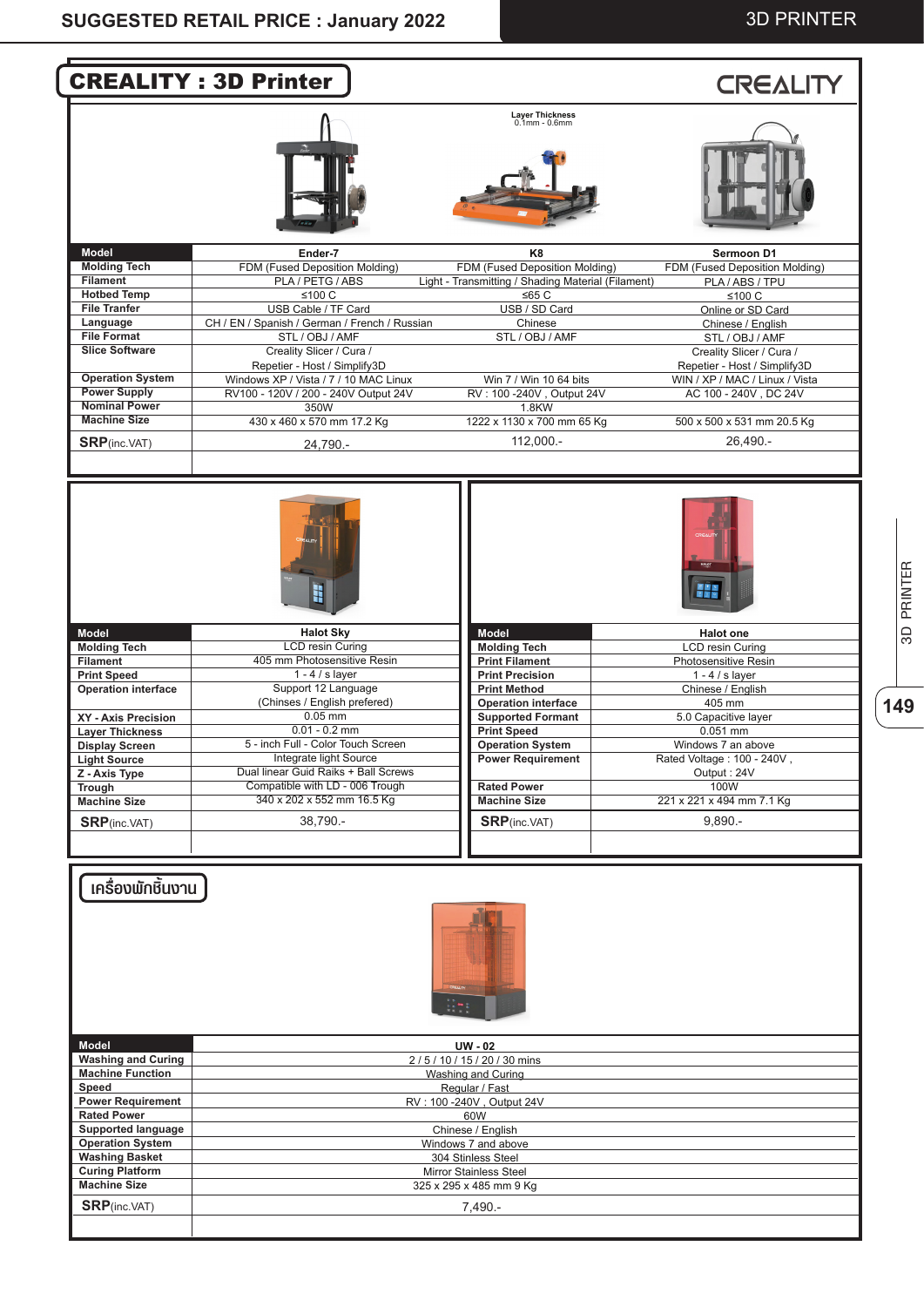## CREALITY : Spare Part

#### **CREALITY**

| 27.750<br>CLT-4008050016<br>CR Scan 01 upgraded<br>Ender-3 Screen Kit<br>513<br>CLT-4001050011<br><b>Platform Sticker</b><br>205<br>CLT-4004090015<br>CLT-4004070007<br>Thermistor Cable<br>52<br>Auto Leveling Sensor 8 Bit/BL Touch<br>1,947<br>CLT-4001010005<br>533<br>CLT-4001040003<br>Hotbed Kit<br>CLT-4001070002<br>Pulley Kit<br>72<br>Ender-3 Y Axis Timing Belt Kit<br>Carborundum platform glass board<br>Carborundum Glass Platform 310x320<br>72<br>CLT-4001080033<br>287<br>CLT-4004090035<br>462<br>CLT-4004090014<br>1,128<br>Hotbed kit<br>CLT-4001040002<br>1,107<br>Ender-3 Max Screen Kit<br>CLT-4001050009<br>287<br>CLT-4004090031<br>Carborundum Glass Platform Ender-3V2<br>63<br>CLT-4004180004<br>Limit Switch Kit<br>Ender-3 V2 Slient Motherboard<br>1,640<br>CLT-4002020012<br>1,177<br>CLT-4003010006<br>Dual Screw Upgrade Package<br>72<br>CLT-4004070012<br>Thermistor Kit<br>Hotbed Kit Ender 3 V2 235x235<br>564<br>CLT-4001040019<br>1,721<br>CLT-4001010009<br>End-3V2 BL Touch Auto Leveling Kit 32Bit<br><b>205</b><br>CLT-4001070004<br>Pulley Kit<br>Memory card<br>257<br>CLT-4004010063<br>Hotbed Plate Kit<br>1,282<br>CLT-4001040025<br>42<br>CLT-4004070004<br>Thermistor<br>94<br>Timing Belt Kit L 1220mm Ender 5 Plus<br>CLT-4001080023<br>2,357<br>CLT-4001050037<br>Screen Kit<br>2,868<br>Hotbed Kit<br>CLT-4001040039<br><b>Filament Sensor Kit</b><br>257<br>CLT-4001090010<br>CLT-4001050008<br>1,004<br>Screen Kit<br>3,278<br>CLT-4001040001<br>Platform Kit<br><b>NTC</b><br>52<br>CLT-4004070009<br>CR-30 Belt Kit<br>2,562<br>CLT-4004010129<br>1,895<br>CLT-4001040015<br><b>Hotbed Board Kit</b><br>Nozzle Thermistor<br>52<br>CLT-4004070001<br>2.050<br>CLT-4001050036<br>Screen Kit<br>226<br>CLT-4001090010<br><b>Filament Sensor Kit</b><br>Carborundum Glass Platform Board<br>410<br>CLT-4004090065<br>257<br>CLT-4001090010<br><b>Filament Sensor Kit</b><br>1,282<br>CLT-4001050017<br>Screen<br>1,282<br>CLT-4001040024<br>Hotbed Kit<br>329<br>CLT-4004090045<br>CR-200B carborundum glass plate<br>63<br>CLT-4004070015<br>Thermistor<br>124<br>Synchronous Wheel Kit<br>CLT-4004120012<br>33<br>limit switch Module<br>CLT-4004180016<br>257<br><b>Filament Sensor Kit</b><br>CLT-4001090010<br>2,357<br>CLT-4001050024<br>Display screen<br>Hotbed Board Kit<br>1.128<br>CLT-4001040026<br>Carborundum Glass Platform<br>462<br>CLT-4004090059<br>42<br>Thermistor<br>CLT-4004070019<br>410<br>CLT-4004090059<br>Carborundum Glass Platform<br>Resin Vat Kit<br>1,434<br>CLT-4004010071<br>1,741<br>Touch Screen Kit<br>CLT-4001050038<br>103<br>CLT-4004010002<br>Air Filter Fan Cover |
|-----------------------------------------------------------------------------------------------------------------------------------------------------------------------------------------------------------------------------------------------------------------------------------------------------------------------------------------------------------------------------------------------------------------------------------------------------------------------------------------------------------------------------------------------------------------------------------------------------------------------------------------------------------------------------------------------------------------------------------------------------------------------------------------------------------------------------------------------------------------------------------------------------------------------------------------------------------------------------------------------------------------------------------------------------------------------------------------------------------------------------------------------------------------------------------------------------------------------------------------------------------------------------------------------------------------------------------------------------------------------------------------------------------------------------------------------------------------------------------------------------------------------------------------------------------------------------------------------------------------------------------------------------------------------------------------------------------------------------------------------------------------------------------------------------------------------------------------------------------------------------------------------------------------------------------------------------------------------------------------------------------------------------------------------------------------------------------------------------------------------------------------------------------------------------------------------------------------------------------------------------------------------------------------------------------------------------------------------------------------------------------------------------------------------------------------------------------------------------------------------------------------------------------------------------------------------------------------------------------------------------------------------------------------------|
|                                                                                                                                                                                                                                                                                                                                                                                                                                                                                                                                                                                                                                                                                                                                                                                                                                                                                                                                                                                                                                                                                                                                                                                                                                                                                                                                                                                                                                                                                                                                                                                                                                                                                                                                                                                                                                                                                                                                                                                                                                                                                                                                                                                                                                                                                                                                                                                                                                                                                                                                                                                                                                                                       |

#### CREALITY : Consumable

# **SIS Part No. CREADING STATE STATE SET ASSESS** OF CREATING STATE STATE STATE STATE STATE STATE STATE STATE STATE STATE STATE STATE STATE STATE STATE STATE STATE STATE STATE STATE STATE STATE STATE STATE STATE STATE STATE CLT-3301010040 HP-PLA White 1.75mm 1KG<br>CLT-3301010041 HP-PLA Black 1.75mm 1KG<br>CLT-3301010039 HP-PLA Grey 1.75mm 1KG<br>CLT-3301010034 HP-PLA Orange 1.75mm 1KG<br>CLT-3301010038 HP-PLA Red 1.75mm 1KG<br>CLT-3301010036 HP-PLA Red 1.7 CLT-3301010035<br>
CLT-3301010066<br>
CLT-3301010066<br>
CR-PLA Grey 1.75mm 1KG<br>
CLT-3301010066<br>
CR-PLA Grey 1.75mm 1KG<br>
CLT-3301010024<br>
CR-PLA Grass Green 1.75mm 1KG<br>
CLT-3301010024<br>
CR-PLA Grass Green 1.75mm 1KG<br>
CLT-3301010068<br> CLT-3301020016 CR-ABS Pink 1.75mm 1KG 466 CLT-3301020008 CR-ABS Black 1.75mm 1KG 466 CLT-3301020014 CR-ABS Red 1.75mm 1KG 466 CLT-3301020010 CR-ABS Yellow 1.75mm 1KG 466 CLT-3301020007 CR-ABS Grey 1.75mm 1KG 466 CLT-3301020011 CR-ABS Blue 1.75mm 1KG<br>CLT-3301020009 CR-ABS Green 1.75mm 1KG<br>CLT-3301020015 CR-ABS Brown 1.75mm 1KG CLT-3301040010 CR-TPU White 1.75mm 1KG 855

#### **CREALITY**